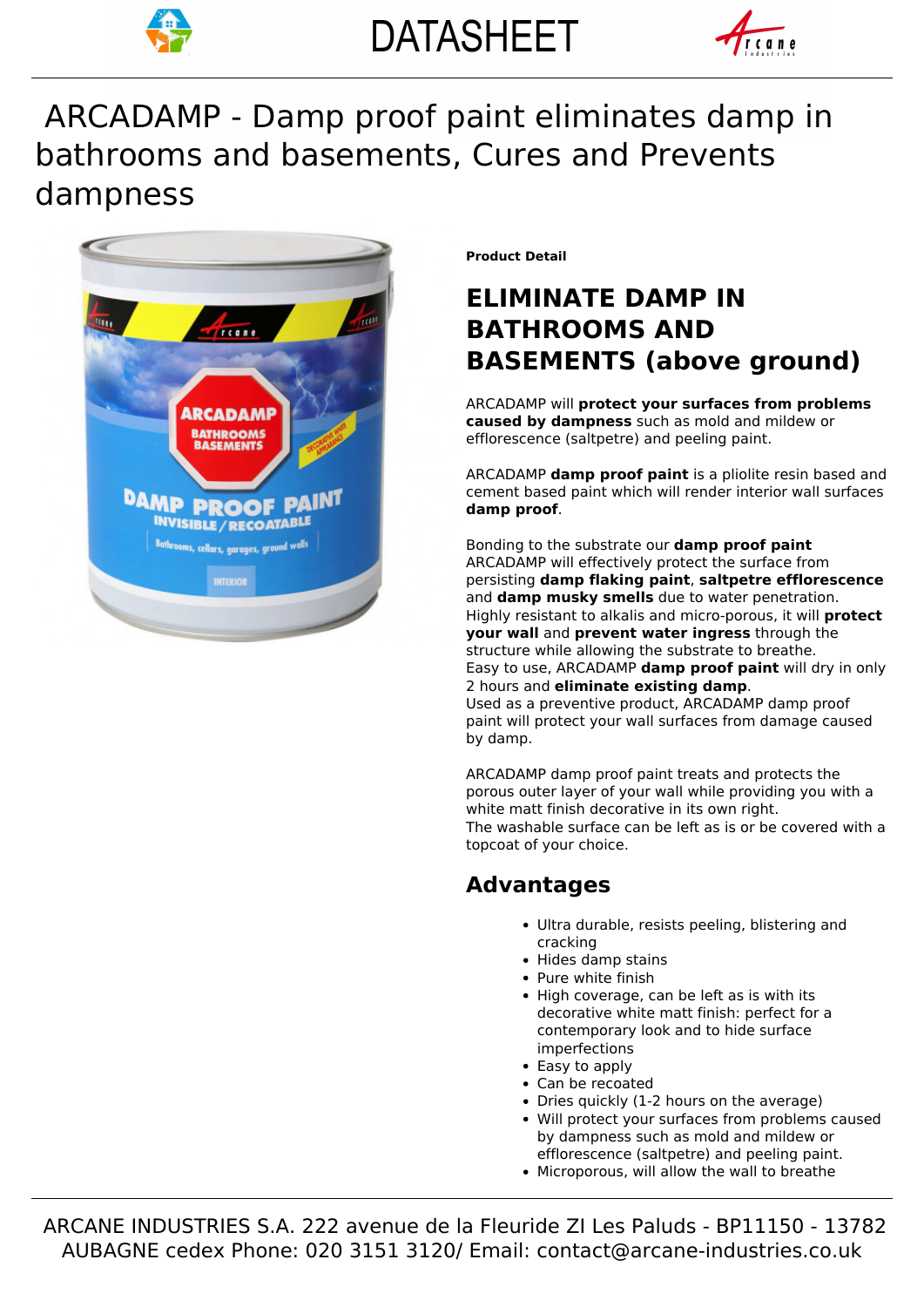

# **DATASHEET**



- Treats and prevents dampness in your basement or garage, bathroom or cellars
- Damp proof membrane

#### **Where to apply ?**

Arcadamp can be applied to damp plaster or masonry, brick, cement, concrete block...

IMPORTANT: Not suitable for underground walls, only above ground. If you need to waterproof an underground wall we recommend our tanking system Arcacem Basement.

#### **Additional products:**

If present, mold, mildew and salpetre must be treated with Arcasaltpetre before applying Arcadamp.

#### **Application**

#### **Tools:**

brush or roller, clean up with white spirit.

#### **Application Conditions:**

Do not apply in temperatures lower than 5°C or higher than 35°C. Avoid application in direct sun and/or strong wind and/or rain.

#### **Product Preparation**

Arcadamp is ready to use, mix carefully before application.

## **Surface Preparation**

Clean substrate of substances that might interfere with the performance of the damp proof paint.

Remove all dust, dirt, paint, efflorescence (white powdery deposits), mildew and moss, oil, pollution deposits, and other contaminants prior to application.

The surface must be cleaned by thorough wire brushing or pressure washing as necessary to achieve the required surface condition.

Treat the wall for fungus and moss or mildew prior to application with **ARCAMOSS.**

Treat the wall for saltpetre prior to application with **ARCASALTPETRE**

Allow pressure washed surfaces to dry prior to coating. The surface to be treated can be damp upon application but not wet.

> Note: Arcadamp is designed to treat unpainted masonry surfaces, any paint present on older surfaces must be removed as much as possible